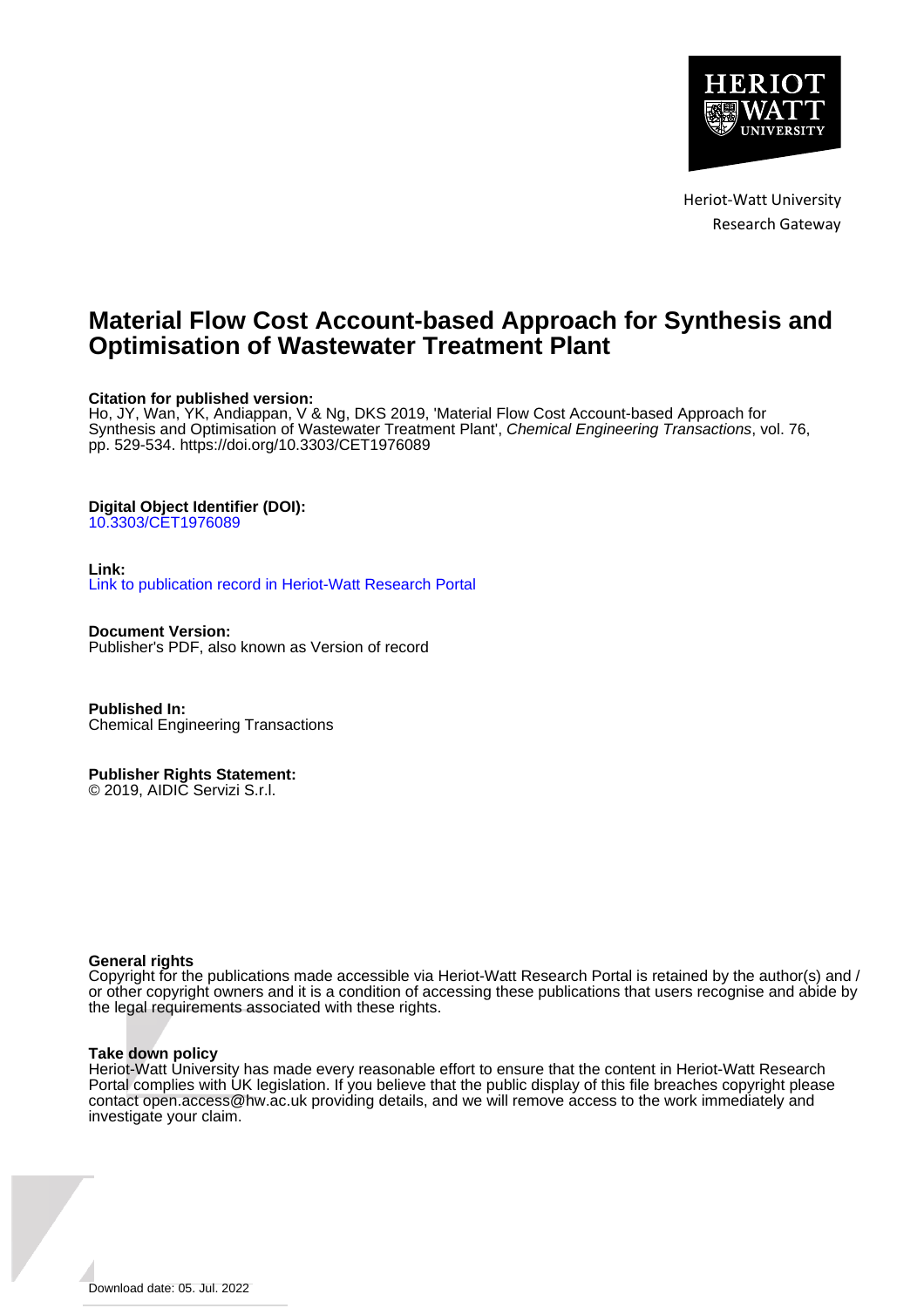

*VOL. 76, 2019* 



DOI: 10.3303/CET1976089

#### Guest Editors: Petar S. Varbanov, Timothy G. Walmsley, Jiří J. Klemeš, Panos Seferlis Copyright © 2019, AIDIC Servizi S.r.l. **ISBN** 978-88-95608-73-0; **ISSN** 2283-9216

# Material Flow Cost Account-based Approach for Synthesis and Optimisation of Wastewater Treatment Plant

Jo Yee Ho<sup>a</sup>, Yoke Kin Wan<sup>a,</sup>\*, Viknesh Andiappan<sup>b</sup>, Denny K.S. Ng<sup>b</sup>

<sup>a</sup>School of Engineering, Faculty of Innovation and Technology, Taylor's university, Lakeside Campus, No. 1 Jalan Taylor's, 47500 Subang Jaya, Selangor, Malaysia.

**<sup>b</sup>School of Engineering and Physical Sciences, Heriot-Watt University Malaysia, 62200, Putrajaya, Wilayah Persekutuan** Putrajaya, Malaysia

yokekin.wan@taylors.edu.my

Sago industry is an important industry in East Malaysia (mainly Sarawak). Sago starch is produced as an alternative carbohydrate source in the food chain. To produce one tonne of sago starch, a minimum of 20 tonnes of sago wastewater would be generated. In order to comply with local regulation and to reduce environmental impacts, the produced wastewater requires proper wastewater treatment (WWT). However, with several WWT technologies available in the market, this becomes a challenge for decision makers to select WWT technologies with minimum investment cost while meeting discharge regulations. As shown in the previous research works, the investment cost can be minimised by reducing the resources used. This can be done by reused and recycled the treated water within the processes. Apart from this, the cost for waste (sludge cake) generation should be minimised since the sludge cake will not bring any value to the WWT plant. This can be addressed by using the concept of Material Flow Cost Accounting (MFCA). MFCA is a management tool which quantifies material flows across a production process in both physical and monetary values. The application of MFCA had been adapted in previous research works to prioritise waste streams for waste recovery and to reduce investment costs for WWT plants. In this work, MFCA is further extended to a more comprehensive and realistic WWT plant optimisation, taking into account of sludge treatment. The proposed MFCA can determine the monetary value associated with sludge cake production within the WWT plant. To illustrate the proposed approach, a sago-based WWT plant is solved in this work.

## **1. Introduction**

Material Flow Cost Accounting (MFCA) was first developed in year 2005 as a tool in Environmental Management Accounting by International Federation of Accountants (2005). At its early stages, MFCA was established to measure the material flow in production lines in terms of physical and monetary values for management decision making (Kokubu, 2015). The concept of MFCA was then used in assessing monetary values within the manufacturing streams for cost minimisation (Wang, 2015). According to Kokubu (2015), the investment cost that was put into a manufacturing process would not only be used for production of desired product but also for generation of by-product (or waste). Apart from this, the waste requires additional cost for treatment before discharged to the environment. Therefore, the cost that associated to waste streams (waste generation cost) must always be minimised to reduce the loss of profit. Since MFCA can be used to track monetary values in every stream in a process, it was adapted for waste recovery prioritisation (Wan et al., 2015). Most conventional accounting practices in manufacturing process consider operating cost (OC) such as material cost, labor cost and system cost. However, Wan et al. (2015) had proposed two novel parameters to track the cost incurred at every stream of process. These two novel parameters are known as hidden cost (HC) and carry forward cost (CFC). HCs are the incurred cost that was embedded in each stream. Meanwhile, CFC is referred to the HC that is carried forward and incurred in the next stage of process. Therefore, HC in waste streams should be minimised. Later, Siew et al. (2018) adapted the proposed approach for selection of WWT technologies with minimum total cost of wastewater treatment. However, sludge treatment system was not taken into consideration in the previous work (Siew et al., 2018). As such, in this work, a more extended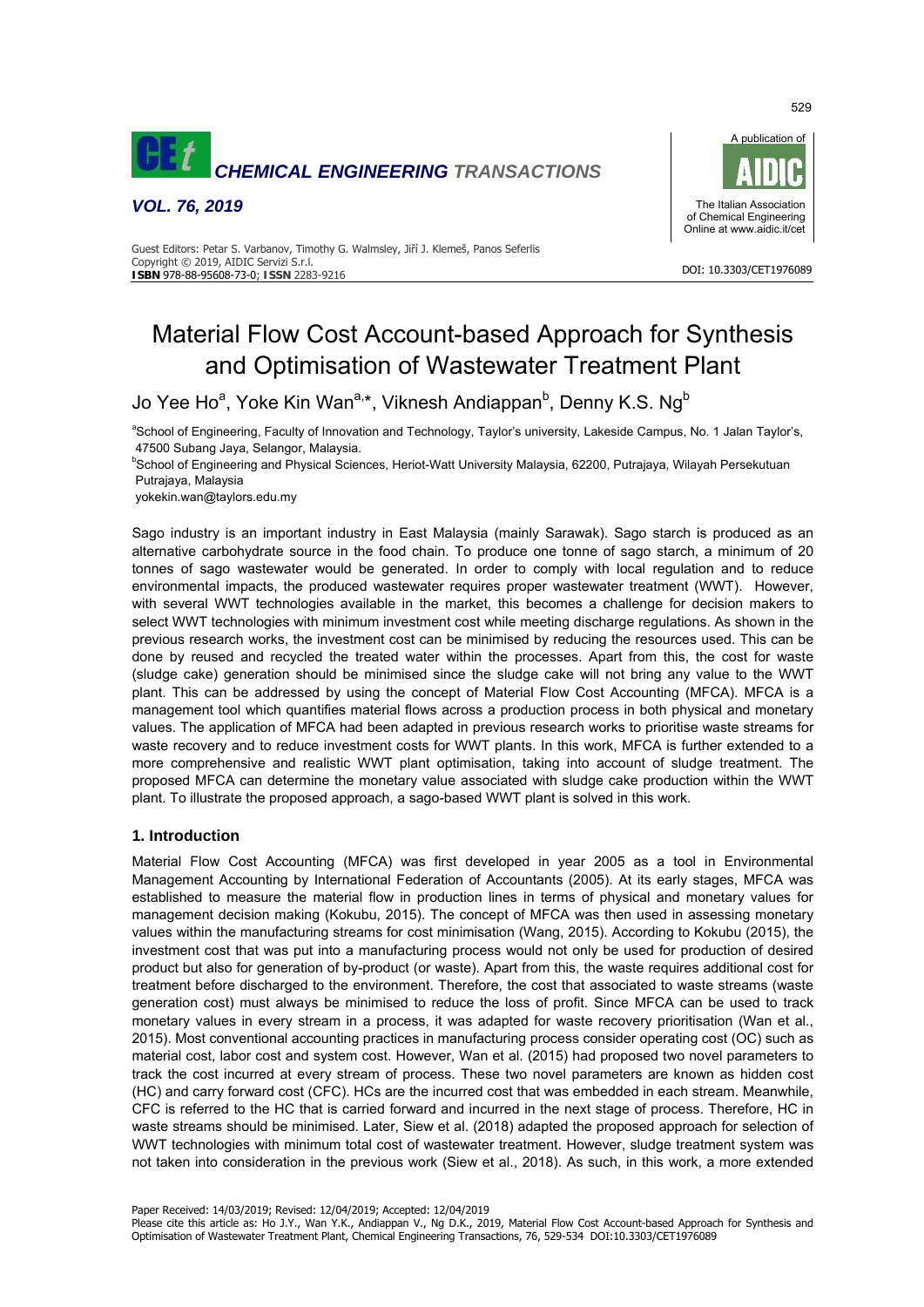and complete MFCA model is proposed with consideration of sludge treatment system. In a WWT plant, treated wastewater and sludge cake are two common final products. The treated wastewater could be reused/recycled within the manufacturing process to minimise the consumption of fresh water sources and to increase economic performance of the process. Subsequently, the HC incurred in the sludge cake stream is considered as waste generation cost. This is because the sludge cake cannot be recovered to the process and it requires additional disposal cost. Hence, the optimisation objective in this work is to miminise the waste generation cost. In addition, the removal relationship between contaminants (i.e., TSS, COD and BOD) is included in the model to avoid oversizing of treatment stages. For example, if 1 kg of TSS is removed, it will indirectly remove a certain amount of COD and BOD. In order to illustrate the proposed approach, an industrial case study is solved and discussed in this work.

## **2. Problem statement**

The problem definition for the extended MFCA model is as follows: An inlet wastewater feed would be transferred and treated with a series of wastewater treatment; which includes, preliminary treatment  $a \in A$ , chemical treatment  $b \in B$ , biological treatment  $c \in C$ , tertiary treatment  $d \in D$  and sludge treatment  $e \in E$ , as shown in Figure 1. As both chemical and biological treatment would generate certain amount of sludge, a portion of the flowrate will diverge further into sludge treatment process. Based on Figure 1, a mathematical model was formulated in Section 3.



*Figure 1: Generic superstructure of conventional wastewater treatment process* 

## **3. Material Flow Cost Accounting (MFCA) based optimisation**

Figure 1 indicates that the flowrate balance, contaminant balance and cost computation equations would repeat in each treatment stage. In this respect, a more generic set of equations (Eqs.(1) to (9)) is formulated. The generic formulation assigns index i to represent preceding treatment stage, index j to represent current treatment stage, and index k to represent succeeding treatment stage respectively. For example, to formulate the equations for chemical stage b, the current index j will be chemical stage b  $(i = b)$ , the previous index i will be preliminary treatment stage a  $(i = a)$  and subsequent index k will be biological treatment stage c  $(k = c)$ . The same formulation method is repeated for other stages. The following sub-sections describe the generic formulation for flowrates, contaminants and costs.

#### **3.1 Flowrate balance**

The generic equations of volumetric flowrate balance are shown in Eqs(1) – (3). As shown,  $F_j^{\text{in}}$  (m<sup>3</sup>/day) and  $F_j^{out}$  (m<sup>3</sup>/day) are the inlet and outlet flowrate of current treatment stage *j*, respectively. Meanwhile,  $F_{i,j}$ (m<sup>3</sup>/day) is the flowrate transferred from preceding treatment stage *i* to current treatment stage *j* and  $F_{j,k}$ (m<sup>3</sup> /day) is the flowrate transferred from current treatment stage *j* to succeeding treatment stage *k*.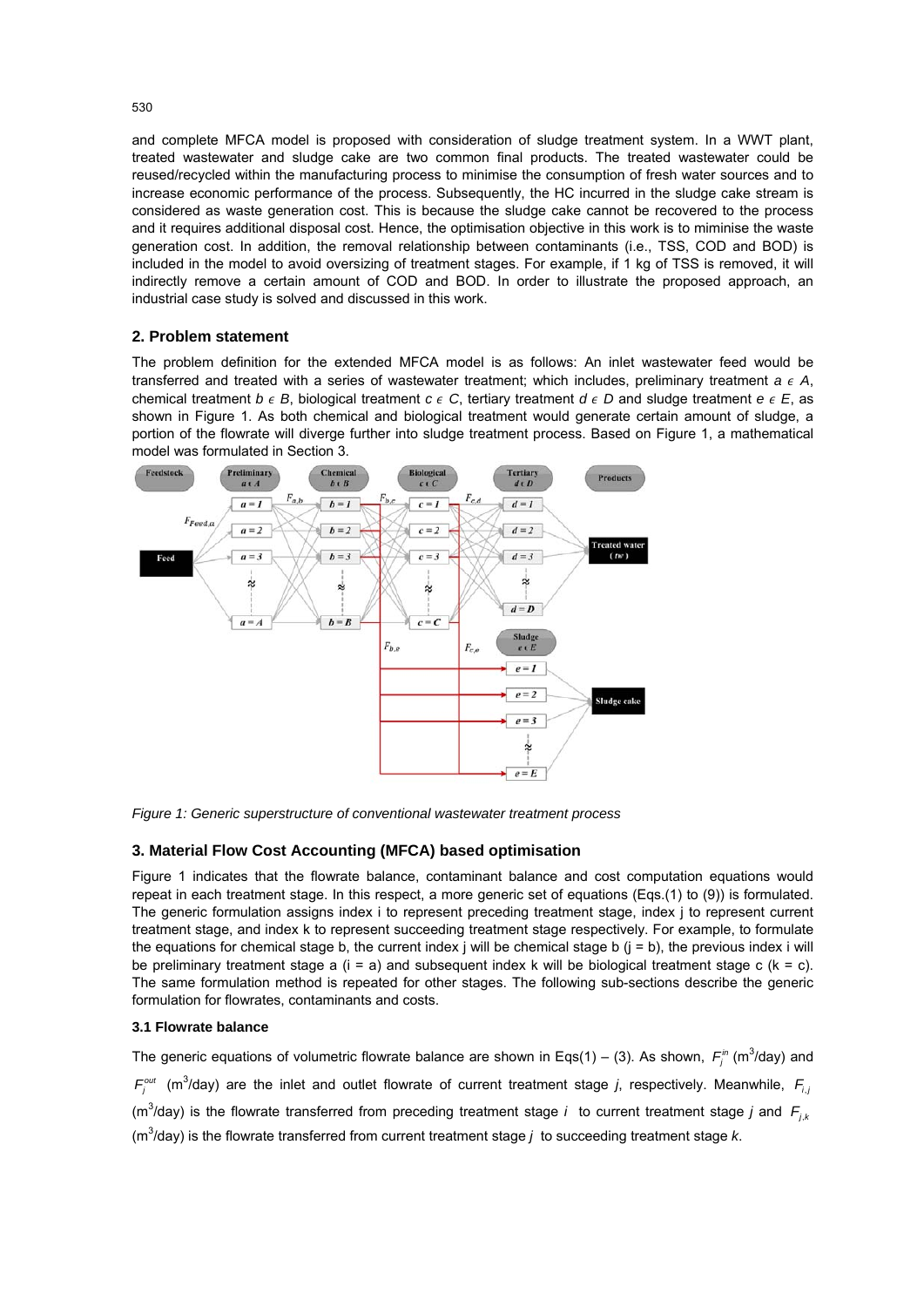$$
\mathcal{F}_j^m = \sum_{i=1}^l \mathcal{F}_{i,j} \tag{1}
$$

$$
\mathcal{F}_j^{\text{in}} = \mathcal{F}_j^{\text{out}} \tag{2}
$$

$$
\mathcal{F}_{j}^{\text{out}} = \sum_{k=1}^{K} \mathcal{F}_{j,k} \tag{3}
$$

#### **3.2 Contaminant balance**

The generic contaminant balance equations for contaminant *n* on current treatment stage *j* were formulated as shown in Eqs(4) to (6) where the contaminant *n* can be COD, BOD, TSS and other contaminants. The X*j* in Eq 5 refers to the contaminant removal efficiency (kg contaminant/m $^3$  WWT) each technology *j*. As shown,  $M^{\text{in}}_{j,r}$ (kg/day) and  $M_{j,n}^{removed}$  (kg/day) are the mass of contaminant *n* entering and removed from technology *j* respectively. In addition,  $C_{j,n}^{in}$  (kg/m<sup>3</sup>) is the concentration of *contaminant n* in the inlet stream of technology *j.* 

$$
M_{j,n}^{in}=C_{j,n}^{in}F_j^{in}
$$
\n
$$
\forall j\forall n
$$
\n(4)

$$
M_{j,n}^{removed} = M_{j,n}^{in} \mathbf{x}_{j,n} \qquad \qquad \forall j \forall n \qquad (5)
$$

$$
M_{j,n}^{in} = M_{j,n}^{re moved} + \sum_{k=1}^{K} M_{j,k,n} \qquad \qquad \forall j \forall n
$$
 (6)

#### **3.3 Cost computation**

As mentioned previously, MFCA tracks the monetary value associated to each stream. Based on this concept, the cost of wastewater and sludge cake after being processed at succeeding treatment stages can be evaluated. The formulation of cost calculation in this work is based on total unit cost per flowrate of wastewater. The unit operating cost for each technology *j*, UCost<sup><sub>opt</sub></sup> (USD/m<sup>3</sup>) are attributed to the unit material cost, UCost<sup>mat</sup> and unit power cost, UCost<sup>power</sup>. Meanwhile, the actual operating cost for technology *j*, *opt Costj* (USD/day) required can be determined by multiplying the unit operating cost for technology *j*, *UCost*<sup>opt</sup> with flowrate entering the technology *j*,  $F_i^m$  . Similarly, the operating cost generated will be associated to the outlet flowrates and will be brought forward from current technology *j* to succeeding technology *k* as carried forward cost, CFC<sub>ik</sub> (USD/day). A series of generic cost computation equations on treatment stage *j* are formulated as shown in Eqs.(7) to (9).

| $UCost_i^{opt} = UCost_i^{mat} + UCost_i^{power}$ | $\forall i$           |     |  |
|---------------------------------------------------|-----------------------|-----|--|
| $Cost_i^{opt} = UCost_i^{opt}F_i^{in}$            | ∀i                    | (8) |  |
| $CFC_{i,k} = UCost_i^{opt}F_{i,k}$                | $\forall i \forall k$ | (9) |  |

Lastly, the cost accrued in sludge cake stream exiting sludge treatment *e* is considered as hidden cost since it is the final product and will not be further carried forward. Therefore, to trace the hidden cost of sludge cake produced, equation (9) is applied to the sludge cake product stream in sludge treatment *e* by replacing CFC as HC. As shown in Eq (10), the hidden cost of sludge cake, *HC*<sup>sludgecake</sup> (USD/day) generated can be determined by multiplying the unit operating cost of sludge treatment *e*, UCost<sup>opt</sup> and the flowrate of sludge cake exiting sludge treatment *e*,  $F_e^{out}$ . The total hidden cost of sludge cake,  $HC_e^{subgecale}$  generated at sludge treatment *e* is equated to the total waste generation cost for sludge cake, *WGCsludgecake total* , as shown in Eq (11). Following this, the optimisation objective is to minimise the total waste generation cost as shown in Eq (12).

$$
HC_e^{sludgecale} = U\text{Cost}_e^{opt}F_e^{out} \qquad \qquad \forall e
$$
 (10)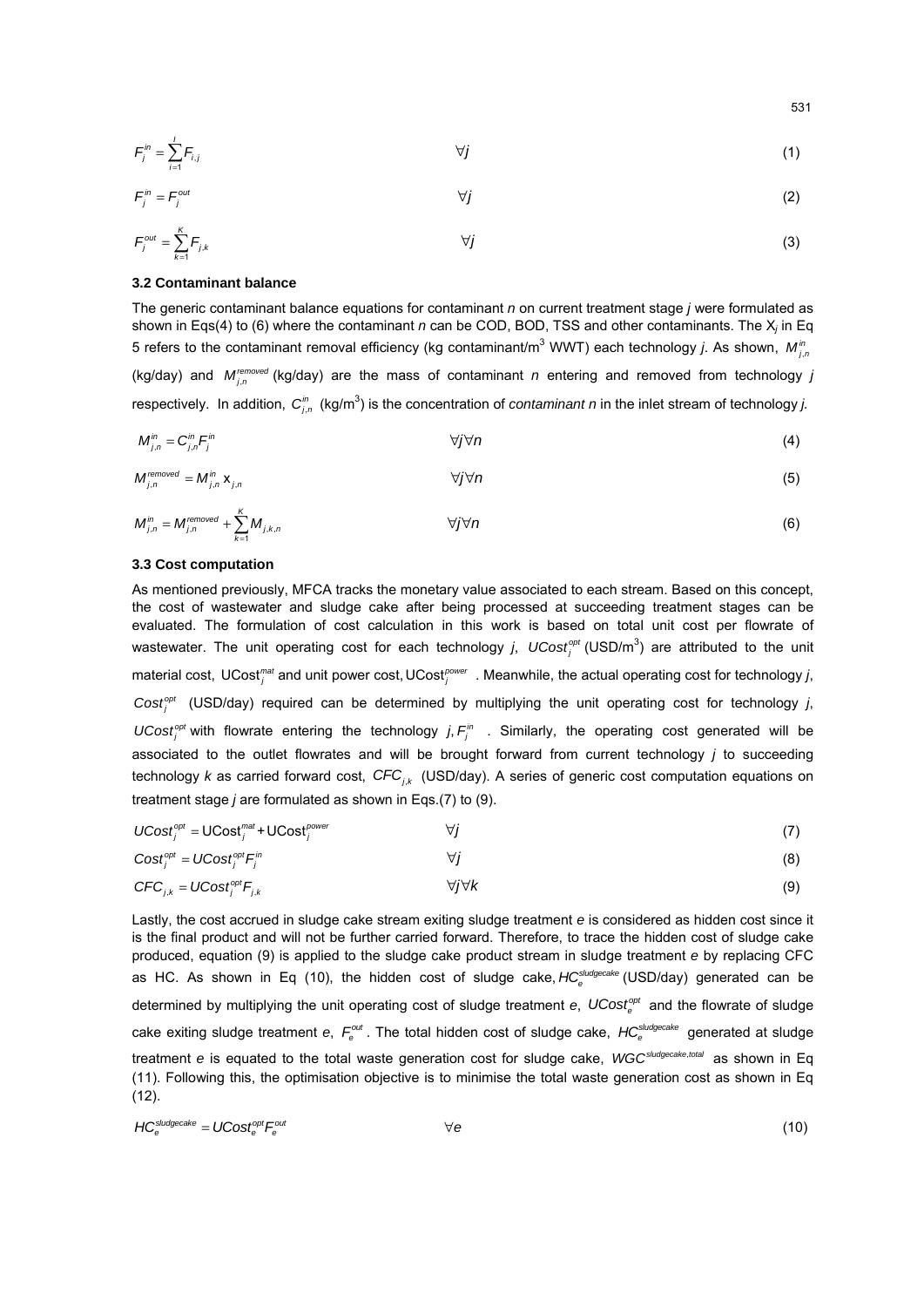$$
WGC^{sludgecale, total} = \sum_{e=1}^{E} HC_e^{sludgecale}
$$
 (11)

 $Min = WGC<sup>shudgecake, total</sup>$  (12)

## **4. Case study**

In this case study, organic WWT plant for water reuse/recycle in a sago-based biorefinery in Sarawak is presented. Figure 2 illustrates the superstructure of an organic WWT plant consisting different technologies at different treatment stages. Based on the technologies considered for the case study, fixed input parameters were gathered. It is required to ensure treated water would comply with standard discharged regulation Standard A (Department of Environment, 2013) as shown in Table 1 and inlet wastewater characteristics obtained from a sago mill company in Sarawak (Wan et al., 2016). The flowrate of the wastewater discharge from process to WWT is recorded as 276  $m^3/day$ . The contaminant removal efficiency of each technology provided by industrial partners is summarised in Table 2. Table 3 shows the dryness efficiency of each sludge treatment technology. Lastly, Table 4 shows the operating cost which includes the chemical cost and power cost for each listed technology at each treatment stage. According to Tenaga Nasional Berhad (TNB) (2018), the electricity rates (assuming full capacity usage) for Heavy Industry class E1 is USD 7.24/kW effective from January 2018 until year 2020.



*Figure 2: Case study superstructure for organic wastewater treatment.* 

| Table 1: Sago wastewater contaminants characteristic (Wan et al, 2015) and discharged regulations by |  |  |
|------------------------------------------------------------------------------------------------------|--|--|
| Department of Environment (2013).                                                                    |  |  |

| Concentration (ppm)                | TSS   | COD   | <b>BOD</b> |
|------------------------------------|-------|-------|------------|
| Sago wastewater                    | 4.942 | 7.763 | 3.362      |
| Discharge regulations (Standard A) | 50    | 80    | 20         |

*Table 2: Contaminant removal efficiency of wastewater treatment technologies* 

|                                |                                                                | Removal efficiency (%) |     |            |
|--------------------------------|----------------------------------------------------------------|------------------------|-----|------------|
|                                | Technologies                                                   | TSS                    | COD | <b>BOD</b> |
| Preliminary                    | Bar Screen                                                     | 65                     | 0   | 0          |
| treatment                      | <b>Grit Removal</b>                                            | 40                     | 0   | 0          |
| Chemical treatment             | Dissolved air flotation (DAF)                                  | 91                     | 70  | 65         |
| <b>Biological</b><br>treatment | Conventional aerated filter (CAF)                              | 85                     | 85  | 87         |
|                                | Moving bed biofilm reactor (MBBR)                              | 85                     | 90  | 92         |
|                                | Membrane bioreactor (MBR)                                      | 99                     | 90  | 90         |
|                                | Multimedia filter (MMF)                                        | 90                     | 0   | 0          |
| Tertiary<br>treatment          | Carbon filter (CF)                                             | 0                      | 85  | 85         |
|                                | Integrated multimedia filter and carbon<br>filter (MMF $+$ CF) | 90                     | 85  | 85         |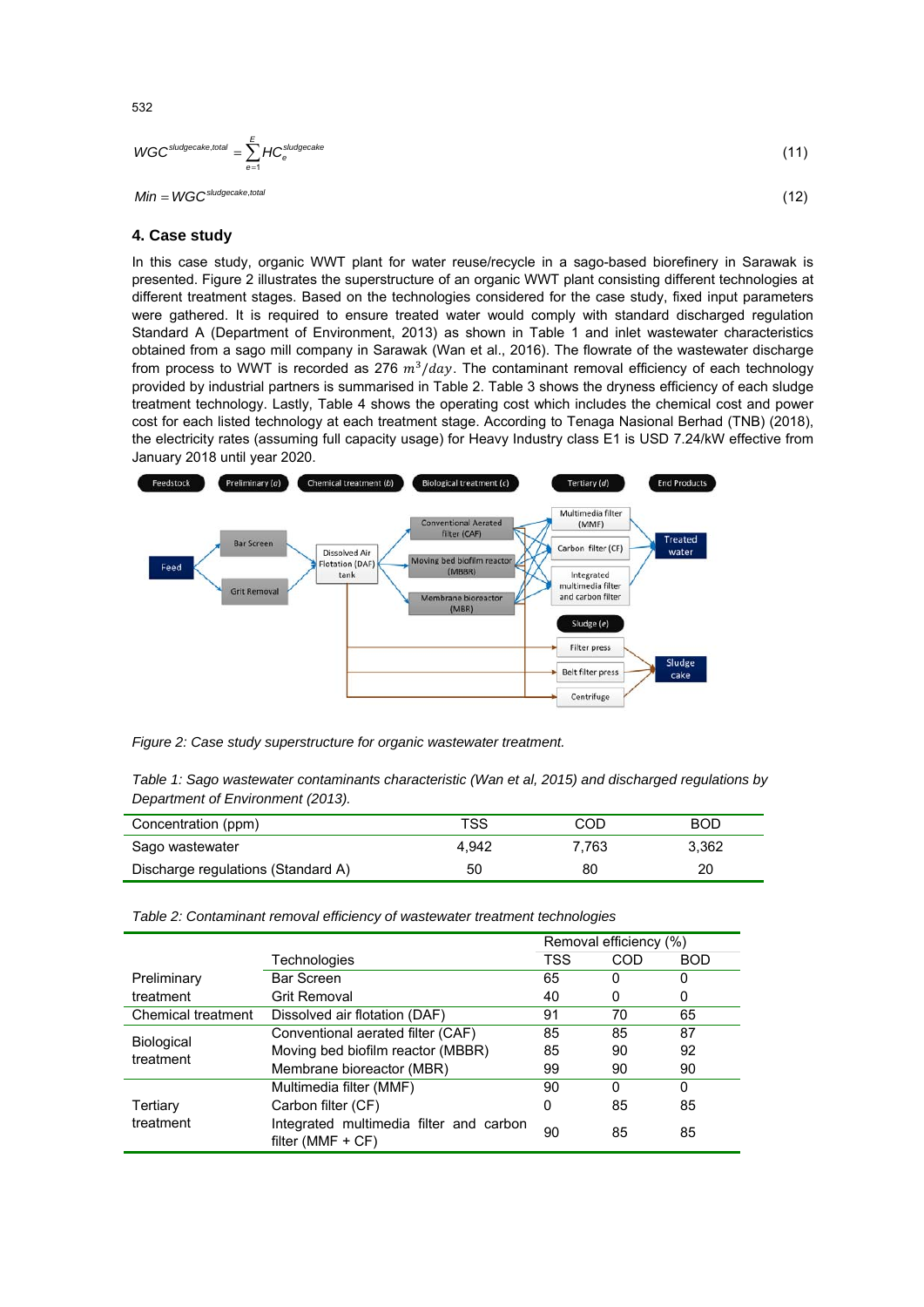*Table 3: Dryness of sludge cake produced by each sludge treatment technology (Faure Equipments, 2018).* 

| Technologies      | Dryness (kg SS/m <sup>3</sup> ) |
|-------------------|---------------------------------|
| Filter press      | 25                              |
| Belt filter press | 29.9                            |
| Centrifuge press  | 28.5                            |

*Table 4: Operating cost of WWT technologies by Gu et al. (2017).* 

|                                                                | Unit Cost (USD/m <sup>3</sup> ) |       |      |
|----------------------------------------------------------------|---------------------------------|-------|------|
| Technologies                                                   | Chemical                        | Power | Opt. |
|                                                                | cost                            | cost  | cost |
| <b>Bar Screen</b>                                              | 0                               | 0     | 0    |
| Grit Removal                                                   | 0                               | 0     | 0    |
| Dissolved air flotation (DAF)                                  | 0.13                            | 0.05  | 0.18 |
| Conventional aerated filter (CAF)                              | 0.04                            | 0.64  | 0.67 |
| Moving bed biofilm reactor (MBBR)                              | 0.04                            | 0.48  | 0.52 |
| Membrane bioreactor (MBR)                                      | 0.04                            | 0.86  | 0.89 |
| Multimedia filter (MMF)                                        | $\Omega$                        | 0.02  | 0.02 |
| Carbon filter (CF)                                             | ***                             | 0.02  | 0.02 |
| Integrated multimedia filter and carbon filter<br>$(MMF + CF)$ | $\Omega$                        | 0.04  | 0.04 |
| Filter press                                                   | 0.12                            | 0.60  | 0.72 |
| Belt filter press                                              | 0.12                            | 0.36  | 0.48 |
| Centrifuge press                                               | 0.12                            | 0.48  | 0.60 |
|                                                                |                                 |       |      |

*\*\*\* 1kg carbon needed for every 0.2 kg COD removed; where, carbon price = USD 2.00/kg* 

Based on the input parameters in Tables  $1 - 4$ , the case study is solved with a commercial optimisation software, LINGO version 18, in a computer with specification of Intel ® Core ™ i7-6500U @ 8 GB RAM, x64based processor. Based on the global optimum results, the wastewater treatment pathways with minimum waste generation cost (WGC) are bar screen, dissolved air floatation (DAF), conventional aerated filter (CAF), carbon filter (CF) and belt filter press as shown in Figure 3. The concentration of contaminants in the treated water are reported as 37 ppm of COD, 6 ppm of BOD and 26 ppm of TSS which complied with Standard A as shown in Table 1. Based on the flowrate distribution in Figure 3, the hidden cost (USD/day) which are associated to each stream can be computed based on the operating unit cost as shown in Figure 4. As illustrated, the hidden cost which are embedded in each stream are consecutively accumulated and carried forward to the next stage. For every USD 76.25/day spent on the wastewater treatment process, USD 1.96/day value of sludge cake will be disposed which is approximately 2.6% from the investment. Meanwhile, the remaining 97.4% of the investment will be utilised back into the sago biorefinery process.



*Figure 3: Flowrate distribution for optimum pathway with minimum WGC.*